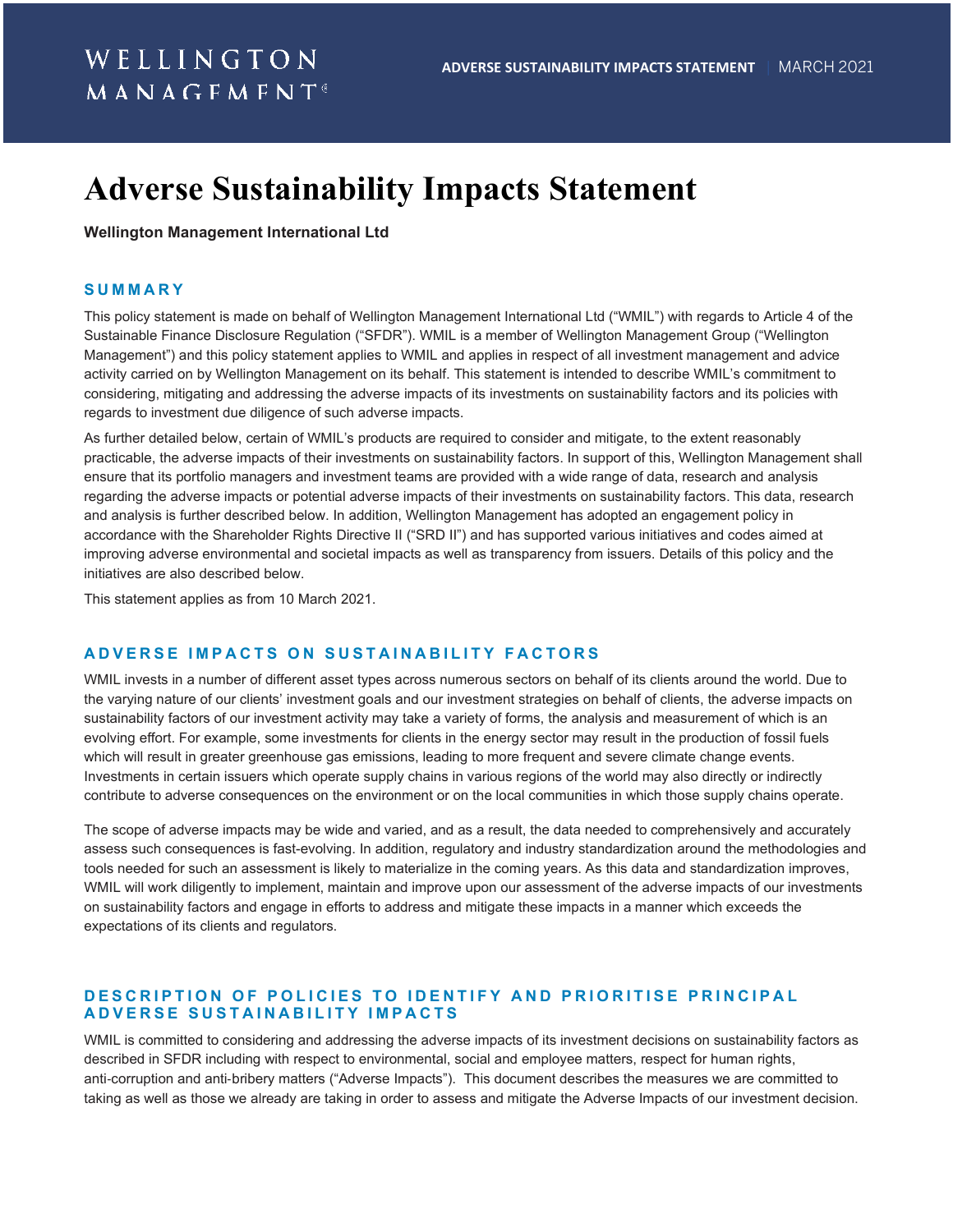# WELLINGTON **MANAGFMFNT**<sup>®</sup>

WMIL's products which hold sustainable investments (as defined under SFDR) will be required to assess, at the point of investment, the principle adverse impacts of their investments according to compliance with the United Nations Global Compact (the "UNGC"). The UNGC lays out ten principles concerning the human rights, labour, environmental and anticorruption practices:

#### **HUMAN RIGHTS**

Principle 1: Businesses should support and respect the protection of internationally proclaimed human rights;

Principle 2: make sure that they are not complicit in human rights abuses.

#### **LABOUR**

Principle 3: Businesses should uphold the freedom of association and the effective recognition of the right to collective bargaining;

Principle 4: the elimination of all forms of forced and compulsory labour;

Principle 5: the effective abolition of child labour; and

Principle 6: the elimination of discrimination in respect of employment and occupation.

#### **ENVIRONMENT**

Principle 7: Businesses should support a precautionary approach to environmental challenges;

Principle 8: undertake initiatives to promote greater environmental responsibility; and

Principle 9: encourage the development and diffusion of environmentally friendly technologies.

### **ANTI - CORRUPTION**

Principle 10: Businesses should work against corruption in all its forms, including extortion and bribery.

In order to assess this, Wellington Management will rely on data and information from third party providers to identify companies which have business practice which breaches any one of these principles. Wellington Management portfolio managers and investment teams perform an additional level of analysis on this screen in order to determine the nature and extent of any controversy identified and any additional information regarding the company's overall compliance with the UNGC.

In addition, certain, but not all, of WMIL's products which are classified as Article 8 or Article 9 products under SFDR may use various adverse indicators in the investment decision-making process, including:.

- Weighted Average Carbon Intensity a measure of the Scope 1 and 2 carbon emissions of a company weighted by average portfolio weight (as calculated by Wellington Management)
- Consistency of sovereign issuers with the democracy and freedom principles outlined by Freedom House
- The risk of exposure of a company's business practices to modern slavery and child labor
- Internal fundamental and quantitative Environmental, Social, Governance ("ESG") scores used to measure best-in-class ESG practices by companies
- Fossil fuel production and other harmful sources of revenue generation or business activity
- Certain pre-defined thresholds for diversity on company boards

While specific products may use these indicators, WMIL does not require consideration of these indicators in all of its products. In addition, the extent and manner in which WMIL's products use these indicators vary from one product to the next according to the environmental or social characteristics promoted by the products, and they may be applied in different ways and with differing relative priority. Some products, for example, may use one or more of these metrics to identify companies or issuers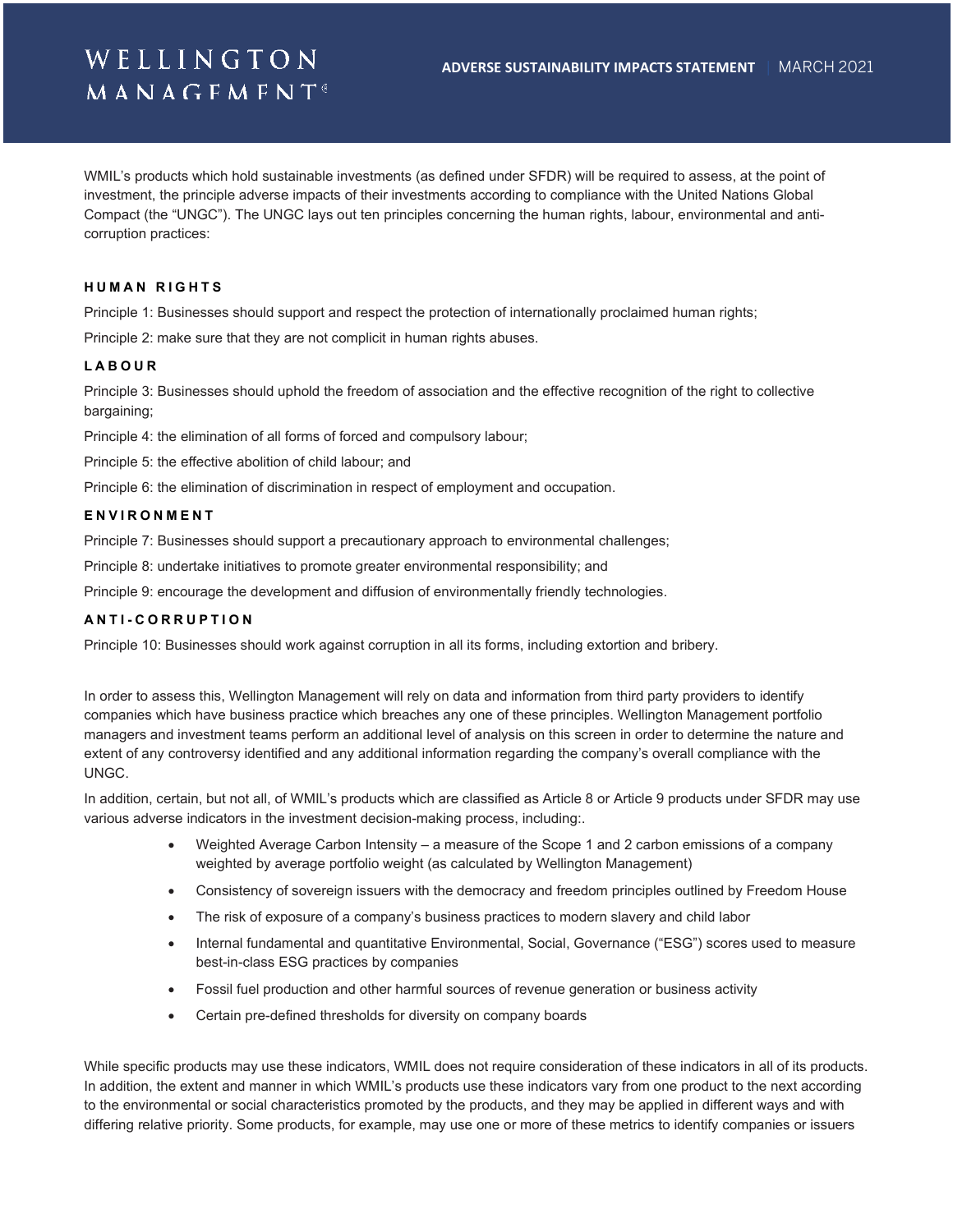# WELLINGTON **MANAGFMFNT**®

for exclusion from the investment universe. Others may use them in order to achieve a specific outcome relative to an identified benchmark. In addition, these products may rely on third party sources to provide data necessary to analyse the above indicators. More information on the use of these indicators within our product range is included in the pre-contractual and website product-level disclosures applicable to each product.

In assessing Adverse Impacts as outlined above, Wellington Management assesses any investment made directly or indirectly in a single issuer which results in the allocation of capital to such an issuer. Derivative instruments, unless used to gain long exposure to an issuer such as single name Total Return Swaps or Credit Default Swaps, are not included for the purpose of this analysis. Short positions will not be assessed for Adverse Impacts.

WMIL will continue to assess its adverse impacts consideration framework in 2021 and make suggestions to portfolio managers and investment teams on how to better implement adverse impacts consideration and remediate or mitigate and identified adverse impacts.

# **DATA AVAILABILITY**

In assessing Adverse Impacts WMIL is reliant on a combination of third party data sources, direct company engagement and other research. The availability and reliability of relevant data necessary to assess Adverse Impacts is ever evolving. While we seek to enhance transparency through corporate engagement, regulatory requirements and market expectations around the disclosure of verified, granular data with respect to Adverse Impacts can differ from one region to the next and among individual issuers. In addition, the nature of Adverse Impacts and the metrics used to assess them may often lead to inconsistent methodologies. For this reason, Wellington Management generally supports the continued expansion of regulatory and non-regulatory disclosure initiatives to better enable asset managers to integrate ESG factors more comprehensively, including with respect to Adverse Impacts analysis.

Where data is not available on an issuer at the time of purchase, or such data is deemed by the portfolio manager or investment team to be unreliable, the portfolio manager will make a reasonable conclusion based on available information as to the likely impacts of such investments. Wellington Management portfolio managers and investment teams are entitled to rely on any research they deem relevant in any assessment of adverse impacts, but are encouraged to use, where possible, disclosures made under applicable laws or the international reporting standards referenced below as well as information gleaned from direct engagement with companies.

### **DESCRIPTION OF ACTIONS TO ADDRESS PRINCIPAL ADVERSE IMPACTS**

WMIL has a diverse set of global clients with differing objectives for whom it invests according to different strategies within equity, fixed income and multi-asset solutions. In addition, our clients invest in a number of different asset types, sectors, markets and regions. Wellington Management's investment teams leverage Wellington Management's global investment research platform while retaining a certain degree of autonomy over their own investment decisions and processes. Wellington Management believes this diversity of thought and approaches provides clients with a differentiated service model and value proposition.

Because of the varied nature of WMIL's client base and investment approaches, Adverse Impacts will vary from one strategy to the next, and any remediation or mitigation efforts will need to be taken in a manner that is consistent with the best interests of all of our clients.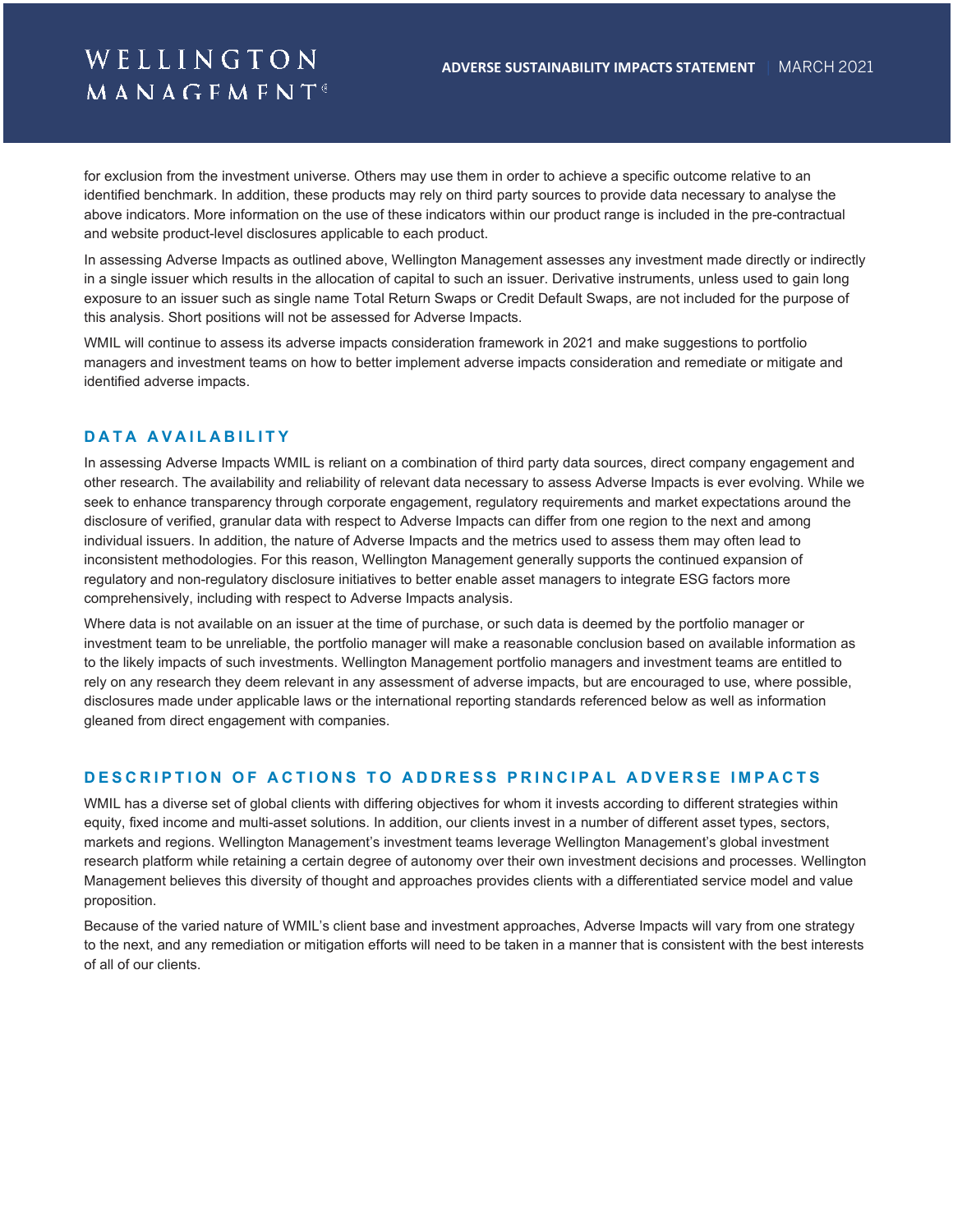#### **W E L LINGTON MANAGEMENT'S APPROACH TO SUSTAINABILITY**

Efforts to address, remediate and mitigate adverse impacts, particularly with regards to direct corporate engagement and stewardship activities, are the shared responsibility of Wellington's Management's Sustainable Investment Research team (the "Sustainable Investment Team") and its investment teams individually. The Sustainable Investment Team is comprised of 22 members across sustainability research and strategy, ESG sector research, and climate research. The team brings a diverse set of backgrounds from fundamental research, investment and data science, IT, portfolio management, and strategic asset allocation.

Within the Sustainable Investment Team, Wellington Management's ESG and Sustainable Research Analysts (the "ESG Research Team") along with our global industry analysts and credit analysts help Wellington Management's portfolio managers and investment teams gather deeper intelligence on ESG topics and integrate these considerations into the investment process. The ESG Research Team, part of the central investment research function, researches and provides company and sector-specific ESG and sustainability analysis and engages directly with company management teams on ESG topics to influence company behavior toward best practices.

The ESG Research Team works closely with investment teams to incorporate its research into the investment process regularly conducting in-depth portfolio reviews to evaluate sustainability and ESG-related strengths of particular holdings. In addition, investment teams are provided with a number of ESG and sustainability integration tools and research, both proprietary and from third parties.

Climate change will have profound effects on assets, economies, and the investment community. To address this complex issue, Wellington Management has adopted a holistic, research-led approach that incorporates climate science and capital market inputs. Engaging with portfolio companies on the impact of a changing climate to their business and strategy is a key input to the process, and climate risk is among Wellington Management's top engagement priorities for the past several years. As part of this process, Wellington Management speaks with companies to gauge their exposure to climate-related events, assess management's awareness of this topic, evaluate their risk-management approach, and encourage adoption of best practices. In addition, per Wellington Management's support for the TCFD recommendations, it has been engaging with portfolio companies to encourage their adoption.

As a complement to engagement, proxy voting can be a powerful tool for managing climate-related risks, providing leverage in company management discussions and also the opportunity to directly influence corporate policy. Wellington Management generally supports shareholder-sponsored proposals focused on improved assessment and disclosure of climate risks, particularly when we believe they may be material to a company's long-term performance and that management has not sufficiently addressed them.

With support from the ESG Research Team, Wellington Management portfolio managers and investment teams develop their own investment approach whereby sustainability considerations are integrated into their research and decision-making processes. Sustainability consideration can manifest itself within the investment thesis or portfolio weighting for a particular security, as well as within Wellington Management's broader proxy voting and company engagement efforts.

WMIL clients may also frequently require us to avoid investing in economic activities they deem harmful or implement screens to avoid investing in entities which violate certain principles. Under SFDR, many of our investments will also need to confirm that they do no significant harm, and WMIL additionally requires that all of our investment strategies consider relevant sustainability risks as part of their investment process.

Through the increased focus of ESG and sustainability considerations by its clients, and the expansion of ESG and sustainability integration throughout Wellington Management, WMIL is hopeful that it will continually help to reduce the overall Adverse Impacts of our investments over time. As SFDR is finalized and implemented, it is also hopeful that additional regulatory clarity will enable us to take a more comprehensive and focused approach to Adverse Impacts assessment overall.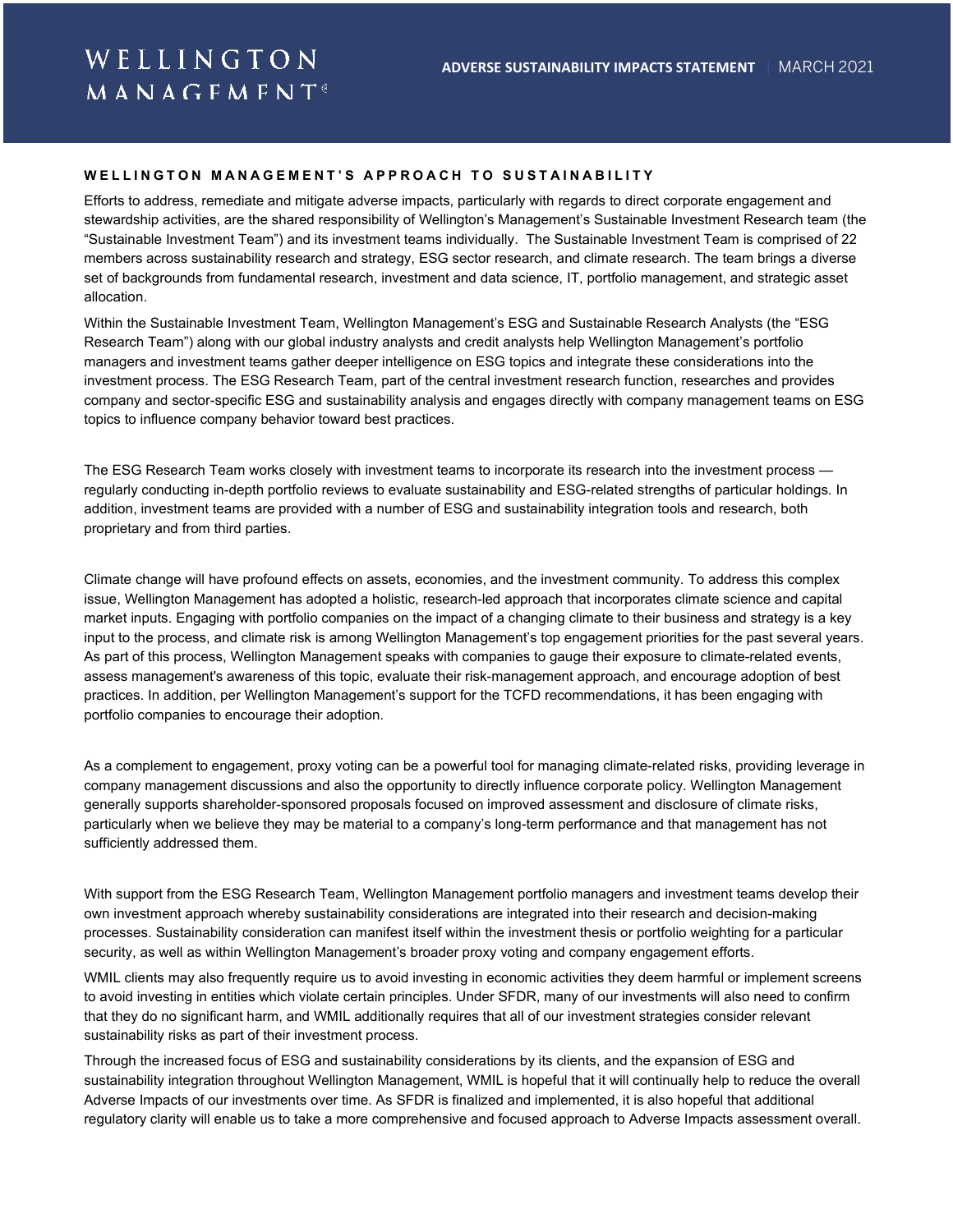# WELLINGTON  $M$  A N A G F M F N T<sup>®</sup>

For more information on sustainability risk analysis at Wellington Management, including a more detailed look at the ESG research, data and tools available to our investment teams please see our Sustainability Risk Consideration Policy found at [www.wellington.com/SFDR](http://www.wellington.com/SFDR) . For more information on Wellington Management's broader sustainability and ESG integration, please see our annual Sustainability Report and ESG integration Philosophy found o[n www.wellington.com.](http://www.wellington.com/)

### **LOOKING AHEAD**

Beginning in 2022, Wellington Management will undertake to review annually the results of a quantitative assessment of the adverse impacts of its investment decisions on sustainability factors and issue recommendations to WMIL. Wellington Management will also endeavor to use the best available and most reliable data to assess the impact of its decisions on the sustainability factors.

Any significant gaps in the current available data or research which leads to uncertainty or assumptions regarding the adverse impacts of its investment decisions on sustainability factors will also be identified with recommendations regarding any identified improvements. WMIL is committed to actively seeking out the most reliable and available data regarding the environmental and social impacts of the companies it invests in.

WMIL views its Adverse Impacts assessment and mitigation efforts as an evolving process which we hope to significantly build on in the coming years. As the reliability and availability of data improves, regulatory frameworks come into greater focus and the tools and methodologies used to assess Adverse Impacts become more advanced, WMIL is confident in its ability to better assess and reduce the negative affects our investments may have on sustainability factors. Wellington Management will also seek better corporate transparency through our direct engagement with investee companies and will continue to support initiatives we believe will lead to improved non-financial disclosures and more socially and environmentally responsible corporate behavior.

### **E NGAGEMENT POLIC IES**

Wellington Management's global Engagement Policy can be found o[n www.wellington.com.](http://www.wellington.com/)

The policy contains information about Wellington Management's approach to engagement and its commitment to active management and stewardship on behalf of clients. Wellington Management believes it is its fiduciary duty to conduct deep research and ensure ongoing dialogue with the companies in which it invests and believes engaging with companies and voting proxies on clients' behalf supports decisions that it believes will maximize the long-term value of securities held in client portfolios. Wellington Management's engagement activity, which may vary by asset type, is summarized in our annual engagement report to clients.

#### **ENGAGEM ENT**

A substantial portion of Wellington Management company research is informed by direct, persistent contact with company management and boards of directors, both in its offices and through on-site company visits. Portfolio managers, industry analysts, and ESG analysts all take part in, and have a shared responsibility for Wellington Management's ongoing dialogue with investee companies, as well as suppliers, customers, and competitors. Portfolio managers and investment teams host more than 15,000 company meetings around the world each year. Maintaining this ongoing dialogue is central to how Wellington Management implements its stewardship responsibilities and informs the investment decisions it makes on behalf of its clients.

Through engagement with management teams and boards of directors, Wellington Management seeks to monitor investee companies, gain differentiated insights, develop productive ongoing dialogue, and impact company behavior. All of these engagement goals are in direct support of managing and attempting to mitigate potential adverse impacts. In addition to the objectives established for specific company engagements, the ESG Research Team sets stewardship objectives for the forthcoming year which are relevant across companies and sectors.

**PROXY VOTING**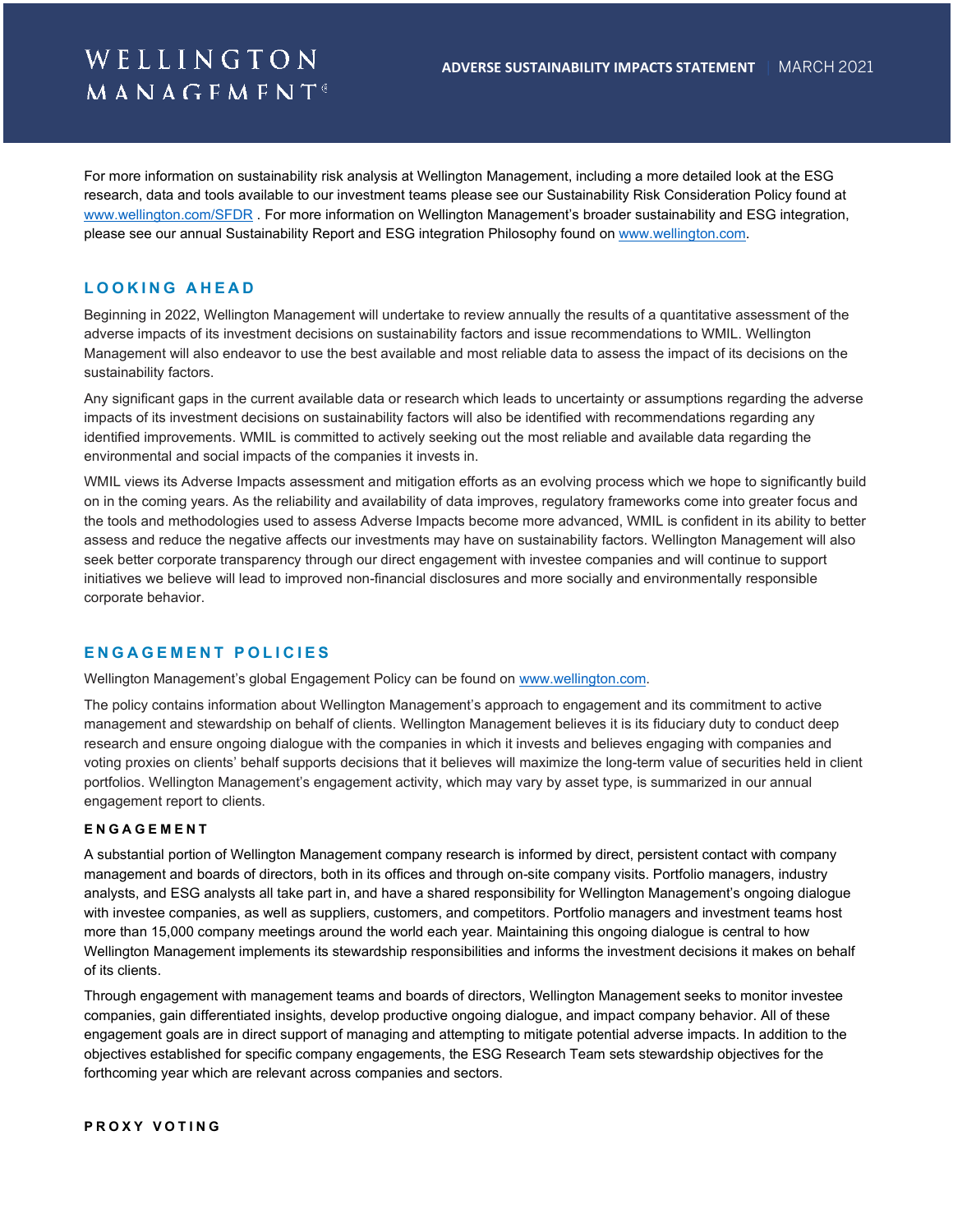# WELLINGTON **MANAGFMFNT**®

Wellington Management votes proxies in a manner it considers to be the best interests of its clients as shareholders and in a manner that we believe maximizes the economic value of their holdings. Wellington Management's approach to voting is investment-led and serves as an influential component of our engagement and escalation strategy. Wellington Management prefers that clients delegate voting responsibility to their portfolio managers. The Investment Stewardship Committee, a crossfunctional group of experienced professionals, establishes Wellington Management's Proxy Voting Guidelines.

The ESG Research Team examines proxy proposals on their merits and recommends voting against proposals that it believes would have a negative effect on shareholder rights or the current or future market value of the company's securities. The ESG Research Team provides recommendations to each portfolio manager who makes the final decision for their client portfolios, absent a material conflict of interest. Consistent with Wellington Management's community of boutiques model, portfolio managers occasionally arrive at different voting conclusions for their clients, resulting in a split decision for the same security. This robust set of voting procedures and the deliberation that occurs prior to a vote decision are aligned with its role as active owners and fiduciaries for its clients.

#### **CONFLICTS OF INTEREST**

Wellington Management has adopted and implemented policies and procedures that it believes are reasonably designed to manage conflicts if they arise in its stewardship activities. Annually, Wellington Management's Investment Stewardship Committee reviews and sets standards for identifying material conflicts with respect to proxy voting and corporate engagement — including whether a company is a significant client, lender, or vendor of the firm — and publishes those to investors for consideration in voting and engagement. In addition, the Investment Stewardship Committee encourages all personnel to contact the ESG Research Team about apparent conflicts of interest, even if the apparent conflict does not meet the published materiality criteria.

# **REFERENCES TO INTERNATIONAL STANDARDS**

In 2017, Wellington Management signed the Statement of Support for the Task Force for Climate-Related Financial Disclosures and encourages adoption of the framework through engagement. Over time, as more companies issue higher quality disclosures, its research teams, portfolio managers and investment teams will be in a better position to assess the Adverse Impacts that their investments may have on sustainability factors. In addition, Wellington Management aims to publish an updated TCFD report in 2021.

### **OTHER INITIATIVES WELLINGTON SUPPORTS**

Since 2012, Wellington Management has been a signatory to the PRI, a network of international investors working together to put the six Principles for Responsible Investment into practice. The Principles were devised by the investment community and reflect the view that environmental, social, and corporate governance issues can affect the performance of investment portfolios and should be given consideration by investors if they are to fulfill their fiduciary (or equivalent) duty. The Principles provide a voluntary framework by which all investors can incorporate ESG issues into their decision-making and ownership practices to better align their objectives with those of society at large. In 2018, Wendy Cromwell, Vice Chair and Director, Sustainable Investment for Wellington Management was elected to the board of UN PRI.

In 2018, Wellington Management became a supporter of the Transition Pathway Initiative (TPI) and in 2019, became a member of the Carbon Disclosure Project (CDP). These initiatives support additional transparency and/or engagement on climate-related corporate disclosures and assessments.